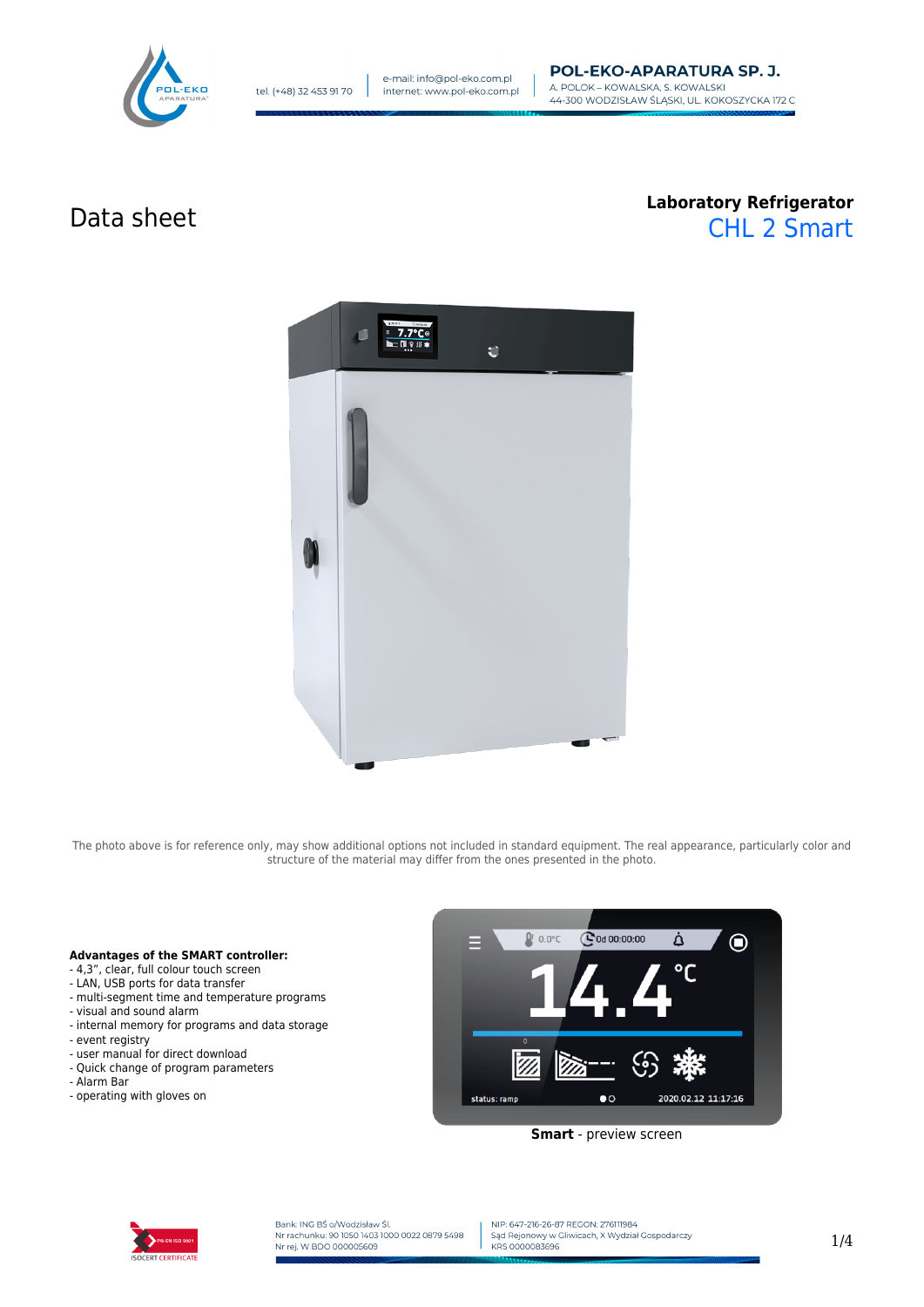

A. POLOK – KOWALSKA, S. KOWALSKI<br>44-300 WODZISŁAW ŚLĄSKI, UL. KOKOSZYCKA 172 C

| air convection                          | forced                                      |
|-----------------------------------------|---------------------------------------------|
| chamber capacity [I]                    | 150                                         |
| working capacity [I]                    | 122                                         |
| controller                              | microprocessor PID                          |
| display                                 | 4,3" full colour touch screen               |
| <b>TEMPERATURE</b>                      |                                             |
| temperature range [°C]                  | $0+15$                                      |
| temperature resolution every  [°C]      | 0,1                                         |
| temperature fluctuation at 4°C [+/-°C]* | 0,4                                         |
| temperature variation at 4°C [+/-°C]*   | 0,7                                         |
| over temperature protection             | class 1.0 to DIN 12880 / class 3.2 (option) |
| <b>CHAMBER</b>                          |                                             |
| door                                    | solid / glass or double (option) /5/        |
| interior                                |                                             |
| <b>B</b> Smart                          | aluminium                                   |
| C Smart                                 | stainless steel to DIN 1.4016               |
| CS Smart                                | stainless steel to DIN 1.4016               |
| P Smart                                 | acid-proof stainless steel to DIN 1.4301    |
| PS Smart                                | acid-proof stainless steel to DIN 1.4301    |
| housing                                 |                                             |
| <b>B</b> Smart                          | powder coated sheet                         |
| C Smart                                 | powder coated sheet                         |
| CS Smart                                | stainless steel polished                    |
| P Smart                                 | powder coated sheet                         |
| PS Smart                                | stainless steel polished                    |

### **overall dims [mm] /1/**

| A width            | 620 |
|--------------------|-----|
| <b>B</b> height    | 900 |
| depth C            | 650 |
| internal dims [mm] |     |
| width D            | 480 |
| width D'           | 520 |
| height E           | 660 |
| depth F            | 420 |
| depth F'           | 480 |
| depth G            | 320 |
| height H           | 440 |
|                    |     |



| shelves (standard   max)    | 3 4 |
|-----------------------------|-----|
| max shelf workload [kg] /2/ | 10  |
| max unit workload [kg]      | 30  |
| weight [kg]                 | 54  |



Bank: ING BŚ o/Wodzisław Śl.<br>Nr rachunku: 90 1050 1403 1000 0022 0879 5498<br>Nr rej. W BDO 000005609

NIP: 647-216-26-87 REGON: 276111984<br>Sąd Rejonowy w Gliwicach, X Wydział Gospodarczy<br>KRS 0000083696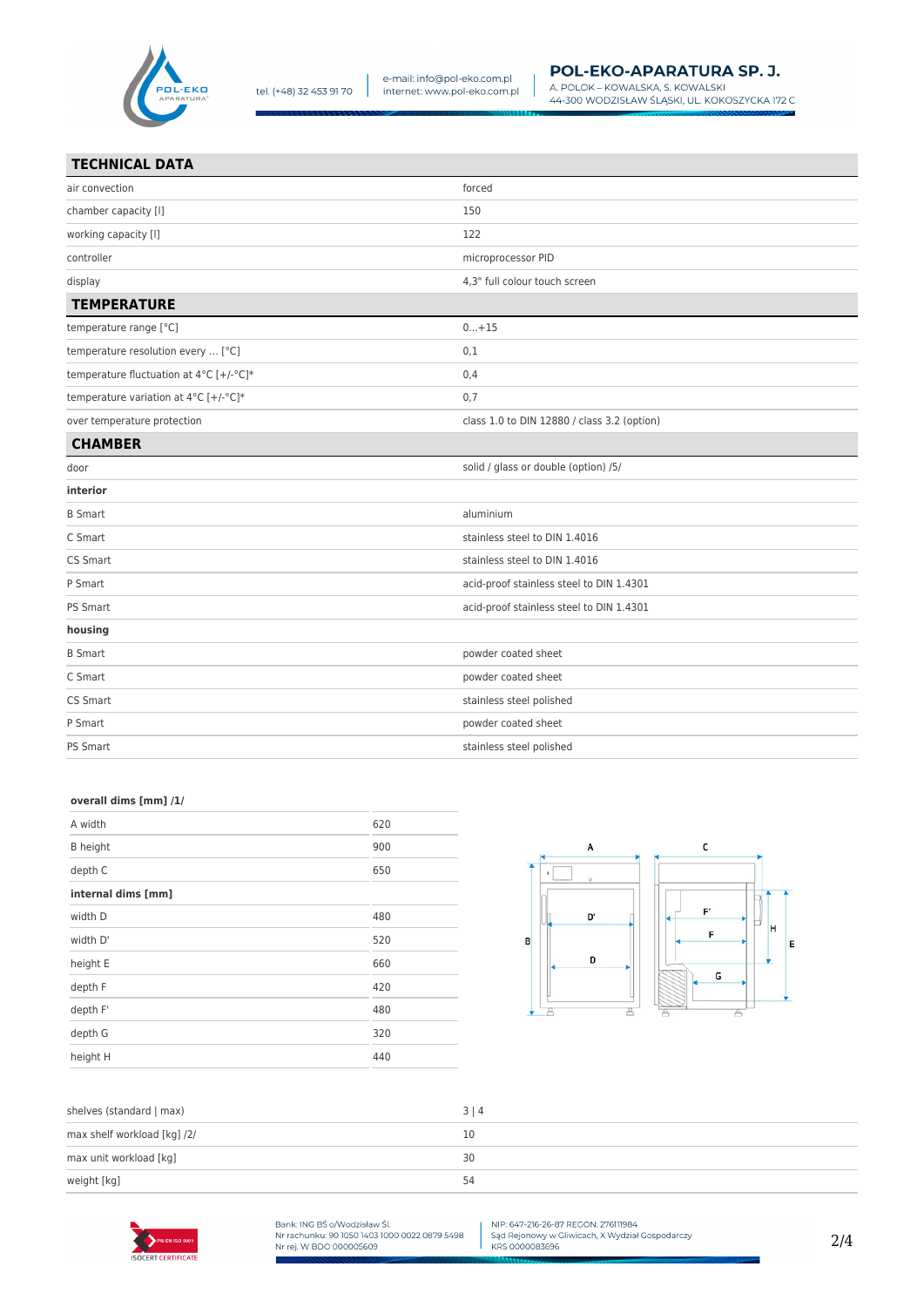

## **ELECTRICAL PARAMETERS**

| power supply      | 230V 50-60Hz      |
|-------------------|-------------------|
| nominal power [W] | 250               |
| refrigerant       | R1234ze / GWP=1   |
| warranty          | 24 months         |
| manufacturer      | POL-EKO-APARATURA |
|                   |                   |

all the above technical data refer to standard units (without optional accessories)

\* - fluctuation measured in centre of the chamber; in space, variation (K) calculated for chamber as:

- $K= +/-$  (T average max. T average min. ) / 2
- \*\* other power supplies on request
- 1 depth doesn't include 50 mm of power cable
- 2 on uniformly loaded surface
- 3 reinforced shelf
- 4 reinforced version
- 5 additional internal glass door

# OPTIONS AND ACCESSORIES

|                  | Order number: */C              | Internal glass door                                |
|------------------|--------------------------------|----------------------------------------------------|
|                  | Order number: */A              | External glass door                                |
|                  | Order number: */P              | Wire shelf                                         |
| <b>INOX</b>      | Order number: */P INOX         | Stainless steel wire shelf INOX                    |
|                  | Order number: */PP             | Perforated shelf                                   |
|                  | Order number: */PW             | Reinforced shelf                                   |
|                  | Order number: KUW GN*/*        | Stainless steel cuvettes                           |
| <b>ALU</b>       | Order number: ST/CHL/SWP ALU   | Aluminum drawer with powder coated slides          |
| <b>INOX</b>      | Order number: ST/CHL/SWP INOX  | Stainless steel drawer with powder coated slides   |
| <b>INOX/INOX</b> | Order number: ST/CHL/SWPN INOX | Stainless steel drawer with stainless steel slides |



Bank: ING BŚ o/Wodzisław Śl.<br>Nr rachunku: 90 1050 1403 1000 0022 0879 5498 Nr rej. W BDO 000005609

NIP: 647-216-26-87 REGON: 276111984 Sąd Rejonowy w Gliwicach, X Wydział Gospodarczy<br>KRS 0000083696